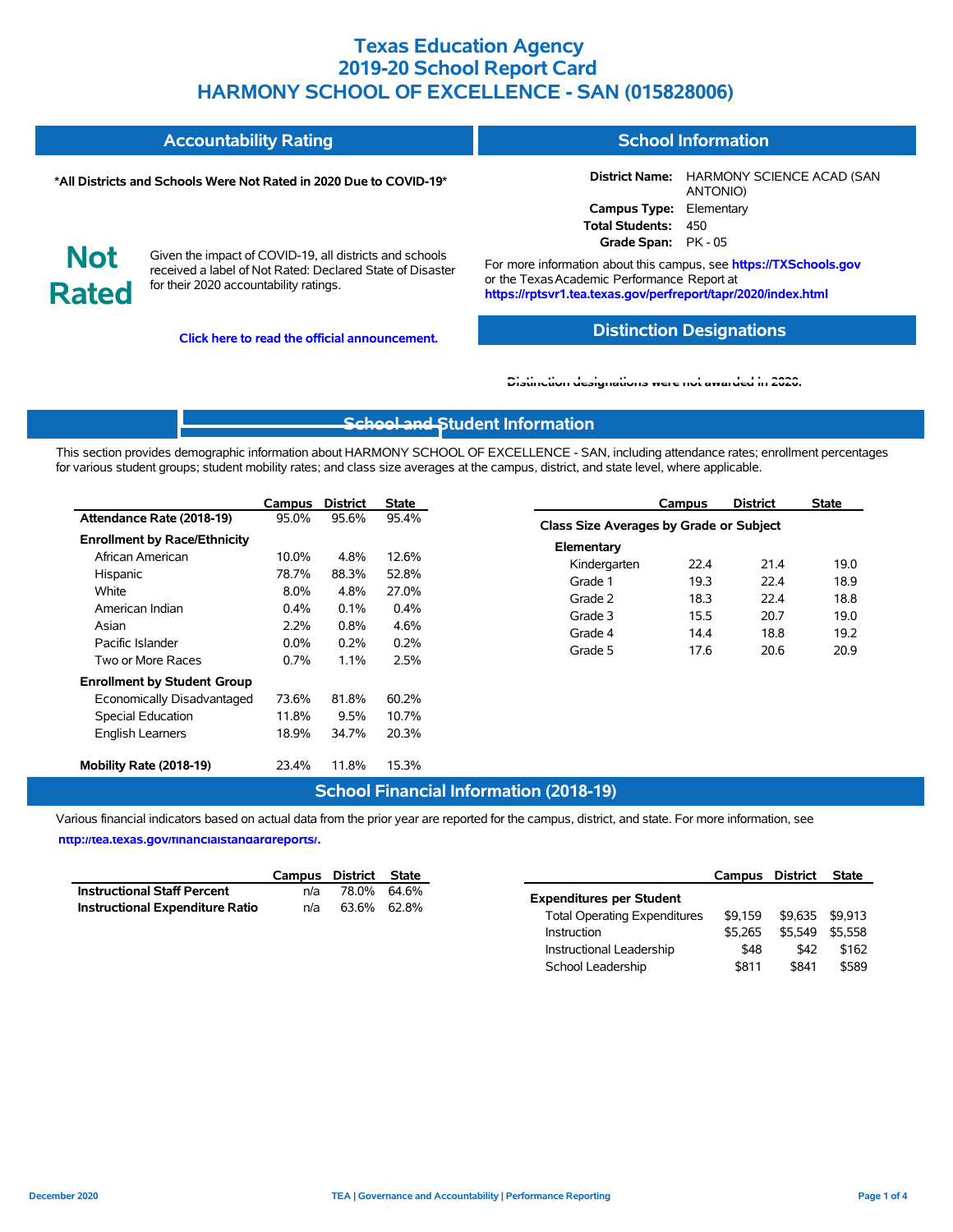#### **STAAR Outcomes**

This section provides STAAR performance and Academic Growth outcomes. Academic Growth measures whether students are maintaining performance or improving from year to year. **Please note that due to the cancellation of spring 2020 State of Texas Assessments of Academic Readiness (STAAR) due to the COVID-19 pandemic, the performance of this year's report is not updated.**

|                                                                                |      |       |     |     | African                           |     |       | American                           |               | <b>Pacific</b>  | More                     | Econ       |
|--------------------------------------------------------------------------------|------|-------|-----|-----|-----------------------------------|-----|-------|------------------------------------|---------------|-----------------|--------------------------|------------|
|                                                                                |      | State |     |     | District Campus American Hispanic |     | White | Indian                             | Asian         | <b>Islander</b> | Races                    | Disadv     |
| STAAR Performance Rates at Approaches Grade Level or Above (All Grades Tested) |      |       |     |     |                                   |     |       |                                    |               |                 |                          |            |
| All Subjects                                                                   | 2019 | 78%   | 76% | 76% | 81%                               | 74% | 78%   | $\overline{a}$                     | 100%          | $\overline{a}$  | 100%                     | 73%        |
|                                                                                | 2018 | 77%   | 77% | 75% | 89%                               | 73% | 71%   | $\ast$                             | 85%           | $\frac{1}{2}$   | 100%                     | 72%        |
| ELA/Reading                                                                    | 2019 | 75%   | 74% | 76% | 92%                               | 73% | 75%   | $\overline{a}$                     | 100%          | $\overline{a}$  | $\ast$                   | 72%        |
|                                                                                | 2018 | 74%   | 75% | 76% | 90%                               | 74% | 72%   | $\ast$                             | 88%           | L,              | $\ast$                   | 72%        |
| Mathematics                                                                    | 2019 | 82%   | 81% | 78% | 75%                               | 77% | 79%   | $\overline{\phantom{a}}$           | 100%          | L,              | $\ast$                   | 76%        |
|                                                                                | 2018 | 81%   | 82% | 79% | 90%                               | 78% | 76%   | $\ast$                             | 88%           | L,              | $\ast$                   | 77%        |
| Writing                                                                        | 2019 | 68%   | 68% | 67% | 71%                               | 63% | 80%   | $\overline{\phantom{a}}$           | 100%          |                 | $\ast$                   | 63%        |
|                                                                                | 2018 | 66%   | 64% | 48% | 67%                               | 44% | 60%   | $\overline{a}$                     | $\ast$        |                 | $\overline{\phantom{a}}$ | 44%        |
| Science                                                                        | 2019 | 81%   | 79% | 80% | 71%                               | 79% | 86%   | $\overline{a}$                     | *             |                 | $\ast$                   | 77%        |
|                                                                                | 2018 | 80%   | 79% | 83% | 100%                              | 84% | 67%   | $\ast$                             | $\ast$        |                 | $\ast$                   | 81%        |
| STAAR Performance Rates at Meets Grade Level or Above (All Grades Tested)      |      |       |     |     |                                   |     |       |                                    |               |                 |                          |            |
| All Subjects                                                                   | 2019 | 50%   | 46% | 43% | 42%                               | 40% | 52%   | $\overline{\phantom{a}}$           | 71%           |                 | 63%                      | 37%        |
|                                                                                | 2018 | 48%   | 46% | 40% | 60%                               | 35% | 45%   | $\ast$                             | 60%           | $\overline{a}$  | 60%                      | 36%        |
| ELA/Reading                                                                    | 2019 | 48%   | 45% | 42% | 38%                               | 40% | 54%   | $\overline{\phantom{a}}$           | 50%           | $\overline{a}$  | $\ast$                   | 36%        |
|                                                                                | 2018 | 46%   | 47% | 40% | 60%                               | 36% | 47%   | $\ast$                             | 50%           | L,              | $\ast$                   | 35%        |
| Mathematics                                                                    | 2019 | 52%   | 49% | 44% | 33%                               | 42% | 50%   | $\overline{\phantom{a}}$           | 100%          |                 | $\ast$                   | 38%        |
|                                                                                | 2018 | 50%   | 50% | 42% | 65%                               | 37% | 46%   | $\ast$                             | 63%           | L,              | $\ast$                   | 39%        |
| Writing                                                                        | 2019 | 38%   | 37% | 39% | 71%                               | 32% | 50%   | $\overline{a}$                     | 60%           | $\overline{a}$  | $\ast$                   | 36%        |
|                                                                                | 2018 | 41%   | 36% | 27% | 33%                               | 27% | 10%   | $\overline{a}$                     | $\ast$        |                 | $\overline{\phantom{a}}$ | 25%        |
| Science                                                                        | 2019 | 54%   | 48% | 49% | 57%                               | 47% | 57%   |                                    | $\ast$        |                 | $\ast$                   | 42%        |
|                                                                                | 2018 | 51%   | 46% | 44% | 71%                               | 37% | 60%   | $\ast$                             | $\ast$        |                 | $\ast$                   | 40%        |
|                                                                                |      |       |     |     |                                   |     |       |                                    |               |                 |                          |            |
| STAAR Performance Rates at Masters Grade Level (All Grades Tested)             |      |       |     |     |                                   |     |       |                                    |               |                 |                          |            |
| <b>All Subjects</b>                                                            | 2019 | 24%   | 20% | 20% | 29%                               | 17% | 28%   | $\overline{\phantom{a}}$<br>$\ast$ | 50%           | $\overline{a}$  | 38%                      | 17%        |
|                                                                                | 2018 | 22%   | 20% | 17% | 34%                               | 13% | 17%   |                                    | 40%           | $\overline{a}$  | 40%<br>$\ast$            | 14%        |
| ELA/Reading                                                                    | 2019 | 21%   | 18% | 24% | 33%                               | 20% | 33%   | $\overline{a}$<br>$\ast$           | 50%           | L,              | $\ast$                   | 20%        |
|                                                                                | 2018 | 19%   | 18% | 19% | 45%                               | 15% | 14%   |                                    | 50%           | $\overline{a}$  | $\ast$                   | 15%        |
| Mathematics                                                                    | 2019 | 26%   | 24% | 21% | 29%                               | 17% | 29%   | $\overline{a}$<br>$\ast$           | 63%           | L,              | $\ast$                   | 17%        |
|                                                                                | 2018 | 24%   | 24% | 19% | 30%                               | 17% | 24%   |                                    | 38%           | $\overline{a}$  | $\ast$                   | 18%        |
| Writing                                                                        | 2019 | 14%   | 11% | 7%  | 14%                               | 5%  | 10%   | $\blacksquare$                     | 20%<br>$\ast$ |                 |                          | 7%<br>2%   |
|                                                                                | 2018 | 13%   | 8%  | 4%  | 0%                                | 3%  | 0%    | $\overline{a}$                     | $\ast$        | $\overline{a}$  | $\overline{a}$<br>$\ast$ |            |
| Science                                                                        | 2019 | 25%   | 18% | 21% | 29%                               | 18% | 29%   | $\overline{\phantom{a}}$<br>$\ast$ | $\ast$        | $\overline{a}$  | $\ast$                   | 15%<br>10% |
|                                                                                | 2018 | 23%   | 18% | 13% | 43%                               | 9%  | 20%   |                                    |               |                 |                          |            |
| <b>Academic Growth Score (All Grades Tested)</b>                               |      |       |     |     |                                   |     |       |                                    |               |                 |                          |            |
| <b>Both Subjects</b>                                                           | 2019 | 69    | 67  | 73  | 83                                | 72  | 64    |                                    | 94            |                 | $\ast$                   | 71         |
|                                                                                | 2018 | 69    | 69  | 70  | 90                                | 66  | 78    | $\ast$                             | 100           |                 | $\ast$                   | 69         |
| ELA/Reading                                                                    | 2019 | 68    | 67  | 72  | 81                                | 72  | 59    | $\overline{\phantom{a}}$           | 88            |                 | $\ast$                   | 71         |
|                                                                                | 2018 | 69    | 67  | 72  | 100                               | 68  | 75    | $\ast$                             | $\ast$        |                 | $\ast$                   | 71         |
| Mathematics                                                                    | 2019 | 70    | 68  | 74  | 85                                | 72  | 68    | $\overline{\phantom{a}}$           | 100           |                 | $\ast$                   | 70         |
|                                                                                | 2018 | 70    | 71  | 68  | 79                                | 64  | 81    | $\ast$                             | $\ast$        |                 | $\ast$                   | 67         |

? Indicates that the data for this item were statistically improbable or were reported outside a reasonable range.<br>- Indicates zero observations reported for this group.<br>\* Indicates results are masked due to small numbers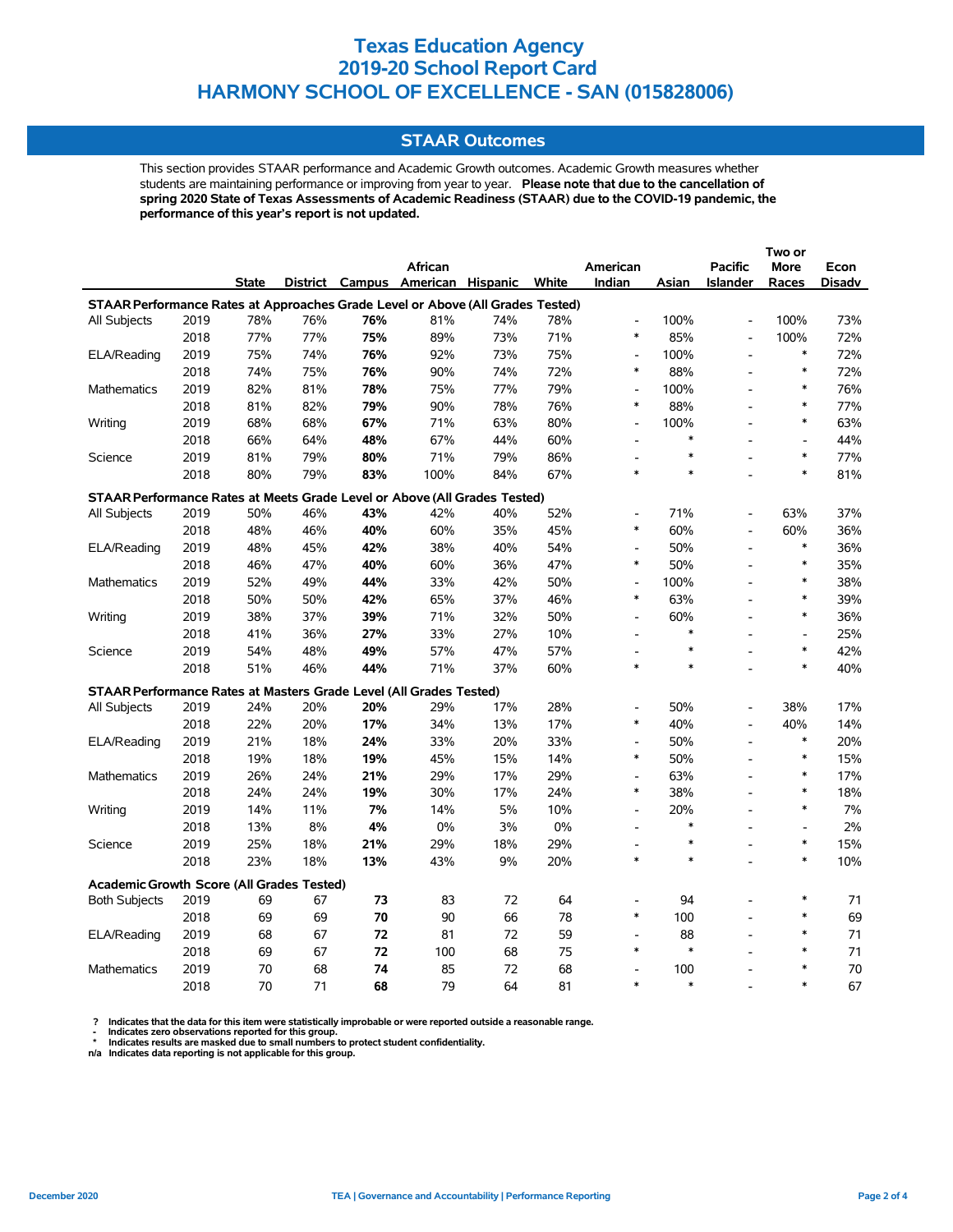### **Prior-Year Non-Proficient and Student Success Initiative STAAR Outcomes**

Progress of Prior-Year Non-Proficient Students shows STAAR performance rates for students who did not perform satisfactorily in 2017-18 but did in 2018-19. Student Success Initiative shows rates related to the requirement for students to demonstrate proficiency on the reading and mathematics STAAR in grades 5 and 8. **Please note that due to the cancellation of spring 2020 State of Texas Assessments of Academic Readiness (STAAR) due to the COVID-19 pandemic, this year's report is not updated.**

|                                                |              |                                      |                                                   | Two or                                                                |                 |        |          |        |                 |             |               |
|------------------------------------------------|--------------|--------------------------------------|---------------------------------------------------|-----------------------------------------------------------------------|-----------------|--------|----------|--------|-----------------|-------------|---------------|
|                                                |              |                                      |                                                   | African                                                               |                 |        | American |        | <b>Pacific</b>  | <b>More</b> | Econ          |
|                                                | <b>State</b> | <b>District</b>                      | Campus                                            | American                                                              | <b>Hispanic</b> | White  | Indian   | Asian  | <b>Islander</b> | Races       | <b>Disadv</b> |
| Progress of Prior-Year Non-Proficient Students |              |                                      |                                                   |                                                                       |                 |        |          |        |                 |             |               |
| Sum of Grades 4-8                              |              |                                      |                                                   |                                                                       |                 |        |          |        |                 |             |               |
| Reading                                        |              |                                      |                                                   |                                                                       |                 |        |          |        |                 |             |               |
| 2019                                           | 41%          | 41%                                  | 52%                                               | *                                                                     | 51%             | 50%    |          | ∗      |                 |             | 47%           |
| 2018                                           | 38%          | 38%                                  | 42%                                               | *                                                                     | 43%             | $\ast$ |          | *      |                 |             | 40%           |
| <b>Mathematics</b>                             |              |                                      |                                                   |                                                                       |                 |        |          |        |                 |             |               |
| 2019                                           | 45%          | 44%                                  | 47%                                               | *                                                                     | 45%             | 57%    |          | $\ast$ |                 |             | 49%           |
| 2018                                           | 47%          | 44%                                  | 53%                                               | *                                                                     | 54%             | $\ast$ |          | $\ast$ |                 |             | 58%           |
| <b>Students Success Initiative</b>             |              |                                      |                                                   |                                                                       |                 |        |          |        |                 |             |               |
| <b>Grade 5 Reading</b>                         |              |                                      |                                                   |                                                                       |                 |        |          |        |                 |             |               |
|                                                |              |                                      |                                                   | Students Meeting Approaches Grade Level on First STAAR Administration |                 |        |          |        |                 |             |               |
| 2019                                           | 78%          | 69%                                  | 69%                                               | 71%                                                                   | 69%             | 71%    |          | $\ast$ |                 | $\ast$      | 66%           |
|                                                |              |                                      | <b>Students Requiring Accelerated Instruction</b> |                                                                       |                 |        |          |        |                 |             |               |
| 2019                                           | 22%          | 31%                                  | 31%                                               | 29%                                                                   | 31%             | 29%    |          | $\ast$ |                 | $\ast$      | 34%           |
|                                                |              | <b>STAAR Cumulative Met Standard</b> |                                                   |                                                                       |                 |        |          |        |                 |             |               |
| 2019                                           | 86%          | 83%                                  | 88%                                               | 100%                                                                  | 88%             | 71%    |          | *      |                 | *           | 86%           |
| <b>Grade 5 Mathematics</b>                     |              |                                      |                                                   |                                                                       |                 |        |          |        |                 |             |               |
|                                                |              |                                      |                                                   | Students Meeting Approaches Grade Level on First STAAR Administration |                 |        |          |        |                 |             |               |
| 2019                                           | 83%          | 82%                                  | 84%                                               | 71%                                                                   | 85%             | 86%    |          | $\ast$ |                 | $\ast$      | 83%           |
|                                                |              |                                      | <b>Students Requiring Accelerated Instruction</b> |                                                                       |                 |        |          |        |                 |             |               |
| 2019                                           | 17%          | 18%                                  | 16%                                               | 29%                                                                   | 15%             | 14%    |          | $\ast$ |                 | $\ast$      | 17%           |
|                                                |              | <b>STAAR Cumulative Met Standard</b> |                                                   |                                                                       |                 |        |          |        |                 |             |               |
| 2019                                           | 90%          | 88%                                  | 88%                                               | 86%                                                                   | 88%             | 86%    |          | *      |                 | *           | 88%           |

 **? Indicates that the data for this item were statistically improbable or were reported outside a reasonable range.**

 **- Indicates zero observations reported for this group. \* Indicates results are masked due to small numbers to protect student confidentiality.**

**n/a Indicates data reporting is not applicable for this group.**